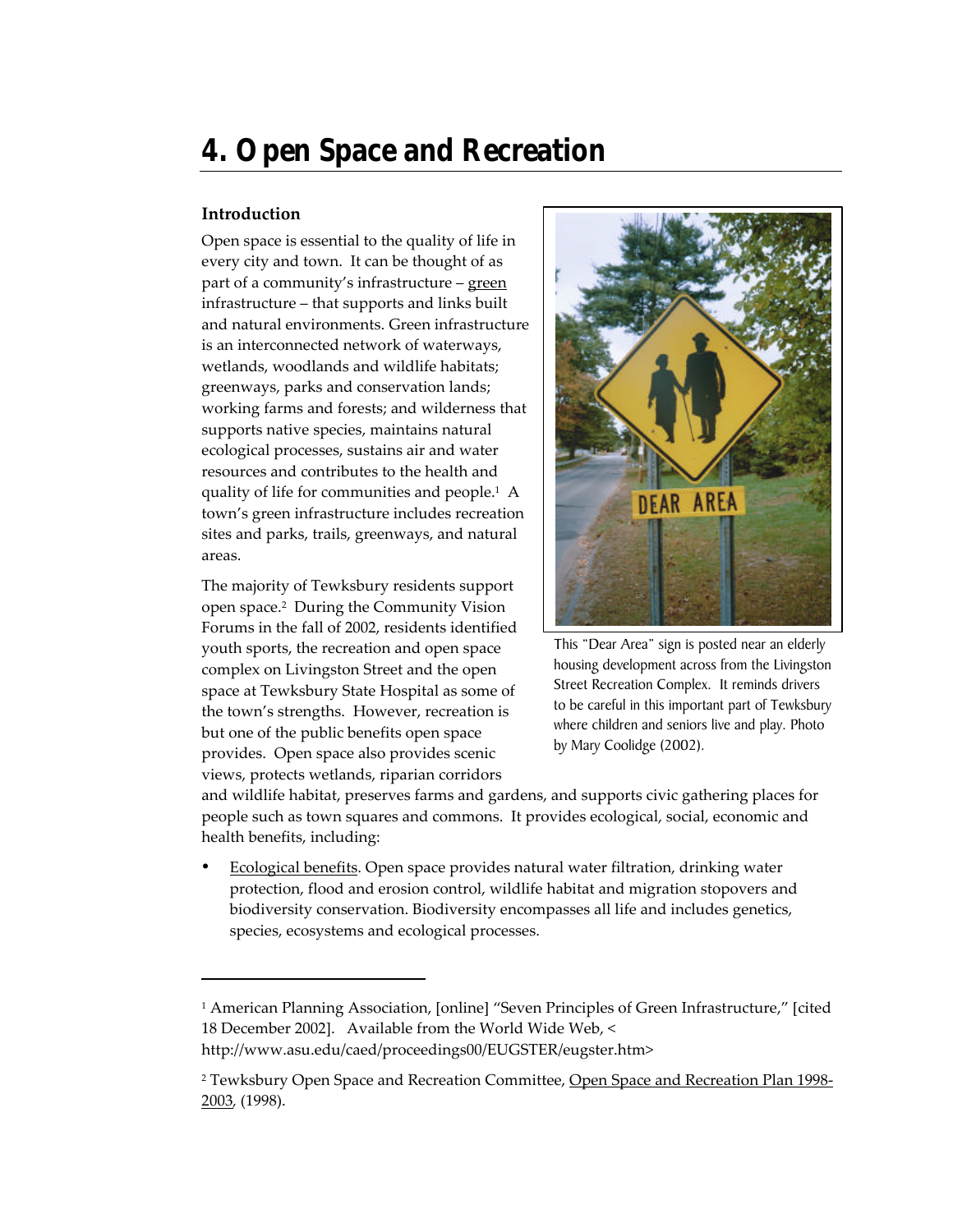- Social benefits. Open space contributes to community and individual quality of life by providing opportunities for recreational, civic, social and educational interactions. It can contribute to community identity and sense of place by connecting residents to their natural and cultural heritage and by linking neighborhoods to the larger community.
- Economic benefits. Open space is important for keeping and attracting businesses and employees to a community and a region. Proximity to open space often increases land values, and recreation and leisure activities can make significant economic contributions. Forests, rangeland, agricultural lands, commercial fisheries, mineral deposits and areas for the production of food or fiber all are important and they require resource management. Natural processes such as water filtration are much less expensive for communities than engineered alternatives like water treatment plants.
- Health Benefits. Access to parks, greenways and trails creates recreational opportunities and encourages a physically active lifestyle. Open space helps to ensure clean and safe community water supplies and food production resources. It also mitigates air, water and noise pollution and dissipates urban heat.

The open space and recreation element of a town plan focuses on the adequacy and types of land used and enjoyed by the public. Environmental, demographic and cultural differences across communities mean that open space and recreation needs cannot be measured empirically. Although national parkland standards exist and they have been consulted, Tewksbury's unique green infrastructure has been evaluated and integrated into this master plan in order to meet community recreation goals and natural resource protection needs. For Tewksbury, green infrastructure should be designed to enhance natural systems, protect groundwater, minimize flooding, improve economic vitality, connect people and the natural world and increase the well-being of individuals and their community.<sup>3</sup>

## **Existing Conditions**

## Open Space

 $\overline{\phantom{a}}$ 

It is difficult to determine the amount and types of open space that exist in Tewksbury, first because the town does not have a current open space inventory and second, available records do not agree. According to data supplied by the Tewksbury assessor's office, there are 3,165 acres of vacant land in the town.<sup>4</sup> Vacant land may be open space today, but unless it is permanently protected from development it may not be open space in the future. Much of Tewksbury's remaining vacant land could be developed because there are no legal restrictions against a change in use from open space to residential, commercial or industrial development.<sup>5</sup>

<sup>3</sup> Community Open Space Partnership, [online] "Green Infrastructure: A New Idea for a Changing World," [cited 6 November 2002]. Available from the World Wide Web, <http://www.ouropenspaces.org/greeninfrastructure.html>

<sup>4</sup> Tewksbury Assessor, "FY02 Parcel Data" in EXCEL format [rptListbyMLU.xls], 17 October 2002.

<sup>5</sup> The Executive Office of Environmental Affairs (EOEA) Buildout Study for Tewksbury prepared by the Northern Middlesex Council of Governments (NMCOG) projects that there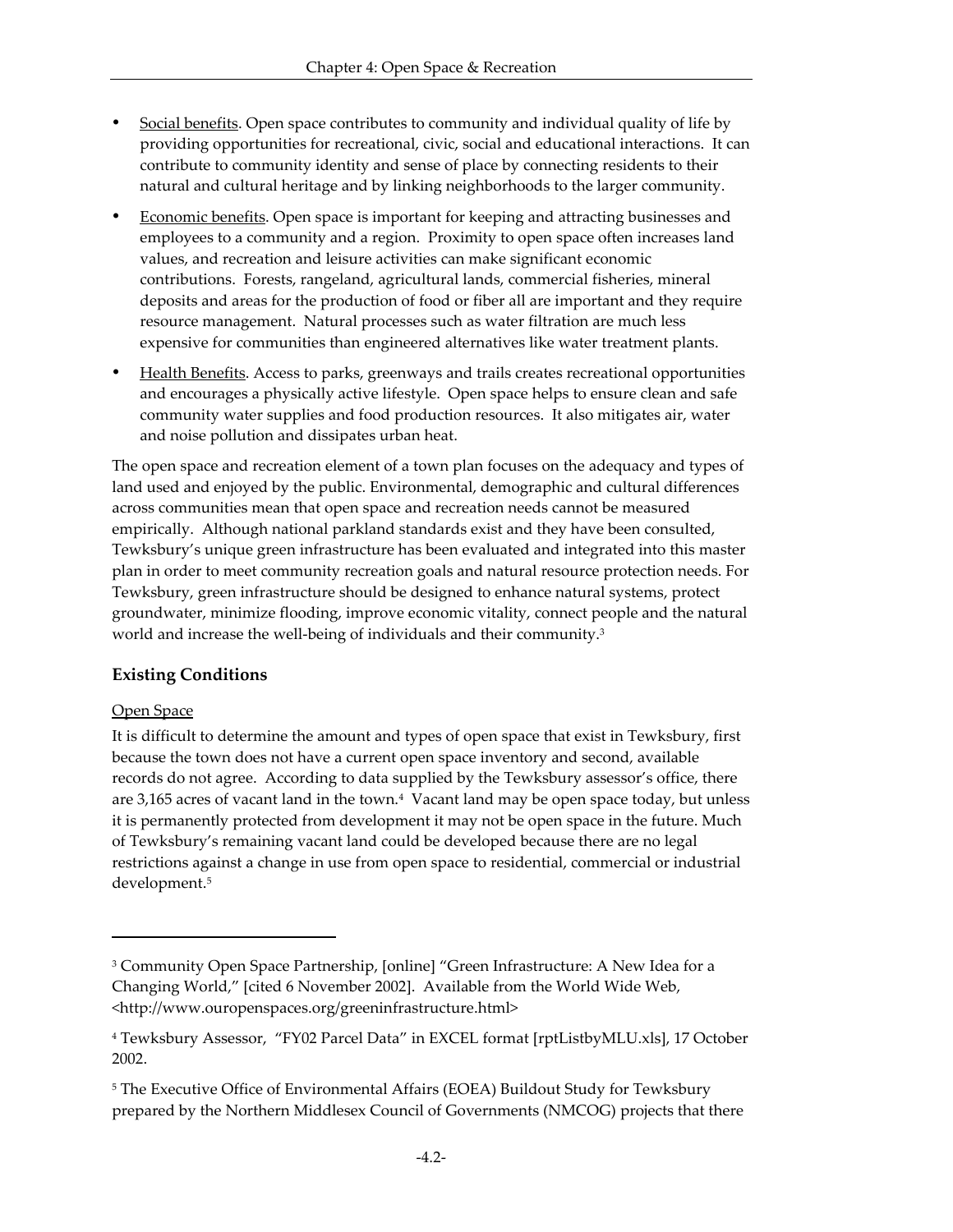Tewksbury's 1998 Open Space and Recreation Plan catalogs a total of 1,581 acres of open space, including 524 permanently protected acres in the town.<sup>6</sup> However, the plan does not identify the parcels that are permanently protected and it does not explain the criteria that were used to categorize privately owned land as open space. Typically, open space is classified according to a level-of-protection framework that recognizes "permanent," "temporary," "limited" or "no" use restrictions. "Permanently" protected open space includes only land owned for conservation and wildlife habitat by federal and state agencies, nonprofit organizations and local conservation commissions, and privately owned land bound by conservation easements or an Agricultural Preservation Restriction (APR). "Temporary" and "limited" open space includes land covered by revocable restrictions against development or change in use. A farm that is differentially assessed for tax purposes, e.g., under a Chapter 61A agreement with the town as long as the land is used for agriculture, is an example of temporarily protected open space. Limited-protection open space includes land uses such as cemeteries or ball fields that could but are unlikely to be redeveloped. "Unprotected" open space is land with no legal restrictions against future development.

According to the assessor's records, Tewksbury owns 326 parcels with a combined total of about 1,350 acres. Three hundred of these parcels, or 845 acres, are vacant.<sup>7</sup> (See Map 9.) The assessor's records do not indicate how the town's vacant land is used or its protection status. A municipal property inventory compiled by Town Manager last year (2002) identifies 1,365 acres of town-owned land, including 491 acres of open space, 107 acres of parkland and about 400 acres classified as "surplus." <sup>8</sup> Table 1 summarizes the Town Manager's inventory. Though helpful for identifying what the town actually owns, neither the assessor's records nor the Town Manager's provide a clear picture of the status, jurisdiction or management oversight of open space and vacant parcels in Tewksbury.

The town or the Commonwealth owns nearly all of the open space in Tewksbury. This means that while most open space in Tewksbury is fairly secure from development, it is not permanently set aside for conservation or recreation purposes. In general, the town's open space holdings are fragmented and most are unimproved. A majority of the town's parcels are located south of Route 38 and along the Shawsheen River. Town-owned property used for schools, playgrounds or well fields usually falls under the category of "limited protection" because the parcels are at a low risk of land use change. In many communities, limited-protection open space serves more than one purpose: walking trails in water supply recharge areas, playgrounds adjacent to public schools, or small, landscaped parks between public parking areas and the facilities they serve, such as a town hall or library. Despite recommendations contained in the 1998 Open Space and Recreation Plan, Tewksbury has

are 1,712 vacant, developable acres in Tewksbury. NMCOG [CD-ROM], in EXCEL format, [tewksbury\_buildout-final.xls], 2001.

<sup>6</sup> Open Space and Recreation Plan*,* (1998), 74.

<sup>7</sup> Tewksbury Assessor, "FY02 Parcel Data" in EXCEL format [rptListbyMLU.xls], 17 October 2002.

<sup>8</sup> "Town-Owned Land," list supplied to Community Opportunities Group, Inc., by Steven Sadwick, Director of Community Development, December 2002, in EXCEL, [TownLand.xls], 5 July 2002.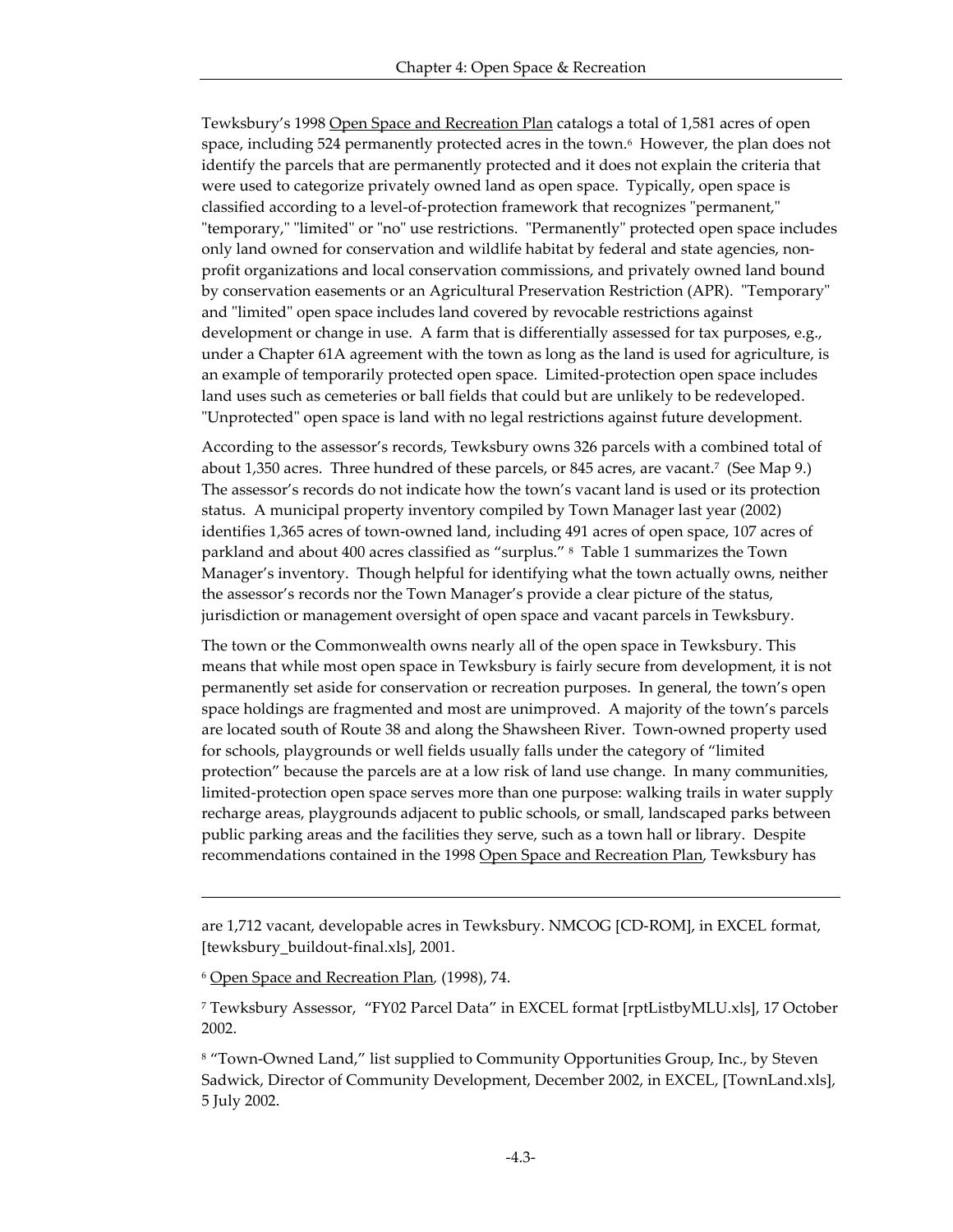not developed compatible recreation uses on any of its water supply land. Moreover, the town sold the 68-acre Court Street well field in 2002.<sup>9</sup>

| <b>Existing or Planned Use</b> | Acres | Percent Existing or Planned Use | Acres | Percent |
|--------------------------------|-------|---------------------------------|-------|---------|
| Dedicated-Use Land             |       | Surplus Land                    |       |         |
| Town & School Facilities       | 306.3 | 22.4% Vacant                    | 37.7  | 2.8%    |
| Parks                          | 107.5 | 7.9% Abutter                    | 3.5   | $0.3\%$ |
| Public Open Space              | 490.8 | 35.9% Open Space                | 365.2 | 26.7%   |
| Unknown                        | 54    | 4.0% Abutter Open Space         | 0.3   | $0.0\%$ |
|                                |       |                                 |       |         |

|  |  |  | Table 1: Town Land in Tewksbury |
|--|--|--|---------------------------------|
|--|--|--|---------------------------------|

Total Municipal Inventory 1,365.30 100.0%

Source: Town of Tewksbury, in EXCEL format, [TownLand.xls,] 5 July 2002.

Tewksbury acquired some of the land it owns by receiving open space from developers of cluster subdivisions and conventional subdivisions and by accepting tax-title parcels in lieu of taxes near the Shawsheen River. The Tewksbury Zoning Bylaw requires that open space in cluster subdivisions be dedicated as park, recreation or open space land. However, the actual status of these parcels remains unclear because available documentation is not consistent. Some of the parcels have been classified as town-owned conservation land and others are included on the miscellaneous town-owned land list in the Open Space and Recreation Plan and the Town Manager's town-owned land inventory. None of the open space in cluster subdivisions has been developed with pocket parks or trails.<sup>10</sup>

The Commonwealth owns the largest contiguous property (Tewksbury State Hospital) between Strong Water Brook and Route 38, which is not permanently protected.11 It consists of several parcels with a combined total of about 750 acres, including the hospital buildings and grounds, open fields and forested land.12 In 1994, the Board of Selectmen established a committee to develop a re-use strategy for Tewksbury State Hospital because they feared the state may close the Hospital or dispose of some of the Hospital's land for new development. The committee developed a report that identified several parcels with open space significance: (1) 18 acres along Long Pond that provide informal public access to the pond; (2) 318 acres of active farmland; (3) 162 acres of uncultivated land with important agricultural soils; and (4) a 176-acre contiguous corridor along Strong Water Brook. There is

<sup>9</sup> Town of Tewksbury to Massachusetts Department of Revenue (DOR), "FY02 Schedule A Report and Certification," in EXCEL format [SCHEDA02.xls], 4 February 2003.

<sup>10</sup> Open Space and Recreation Plan*,* (1998), 58, 64-65, 75.

<sup>&</sup>lt;sup>11</sup> The town is currently working with the Massachusetts Division of Capital Asset Management (DCAM) to obtain a conservation restriction over portions of the open space at Tewksbury State Hospital.

<sup>&</sup>lt;sup>12</sup> Tewksbury State Land Planning Committee, Reuse Consensus Plan for Tewksbury Hospital Surplus Property (1995), 8. Note: the 750-acre estimate for Tewksbury State Hospital is based on data maintained by the local assessor's office.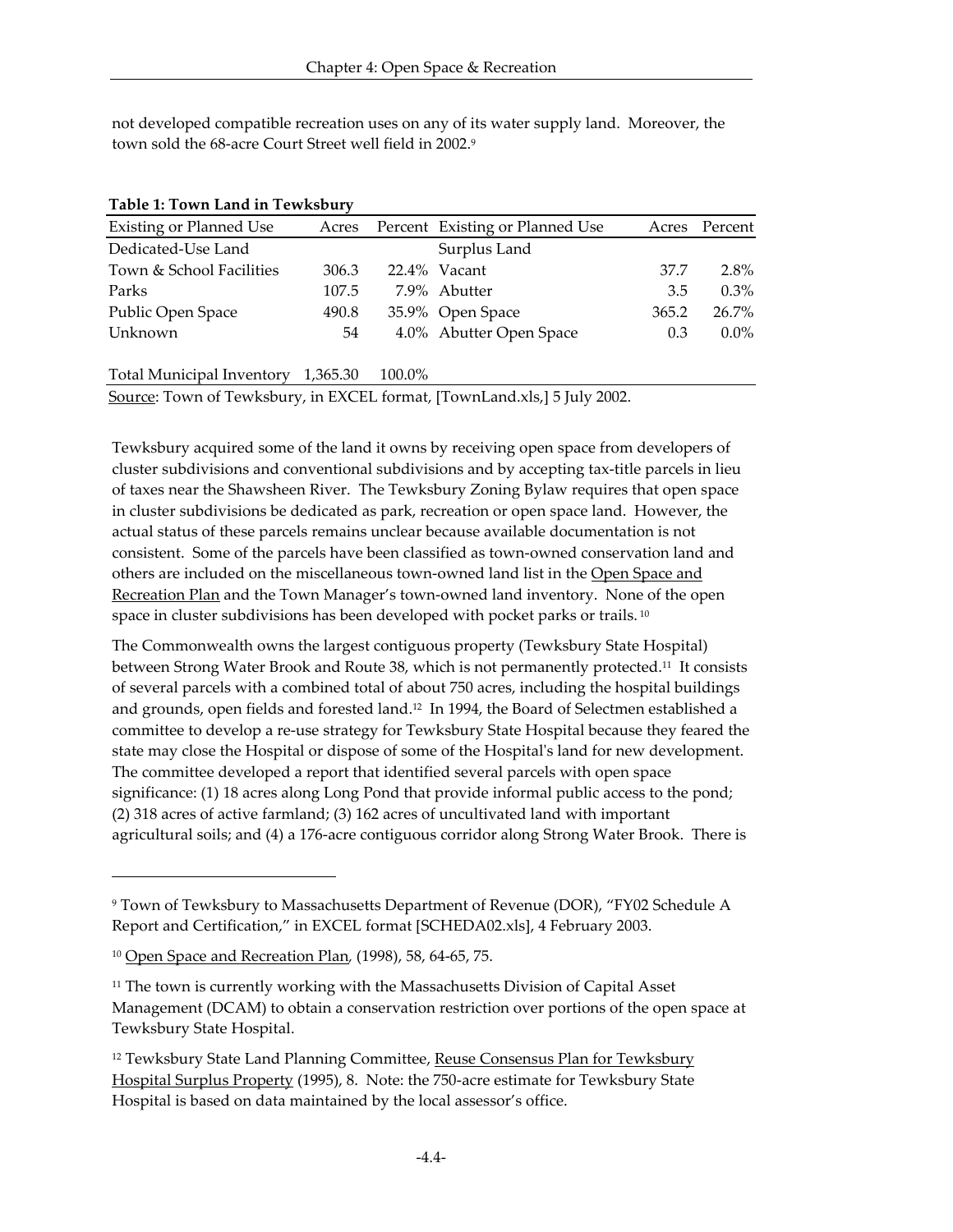also a small, state-owned parcel adjacent to the town's Old Gravel Pit off Bonnie Lane, but there is no obvious public access from the parcel's frontage on Bligh Street.<sup>13</sup>

Privately held open space in Tewksbury is used for recreation and the parcels are not permanently protected. The 127-acre Trull Brook Golf Course is open to the public and the 52-acre Longmeadow Golf Club is a private country club. The Tewksbury Road and Gun Club, the Elks Club, the Knights of Columbus and several other private groups hold small parcels. According to the assessor's records, none of the private open space in Tewksbury is under a Chapter 61, 61A or 61B agreement with the town. There are apparently no local land trusts with property or conservation restrictions in Tewksbury.

#### Recreation

The Tewksbury Recreation Department coordinates the use of the recreational facilities at the town's schools and parks, provides after-school care for 400 children at the Teen Center, and runs three summer programs for 650 children.14 Like many communities, Tewksbury does not sponsor or manage any sports leagues because they are organized and funded by private organizations. The Recreation Department supervises the Livingston Street Recreation Complex, which is maintained by the Public Works Department. The private leagues and the individual schools are responsible for maintaining the other facilities.<sup>15</sup>

Private sports leagues use the town's recreation sites and they are responsible for facility upgrades, cleaning and general upkeep. Each sports league is governed by its own Board of Directors, which manages league play and takes responsibility for fundraising. Tewksbury's Recreation Director estimates that each year, private leagues attract the following number of participants: baseball (1,300), football (900), boys' basketball (400) girls' basketball (300), softball (400), lacrosse (200), soccer (800) and hockey (500).<sup>16</sup> There is only one adult league, a soccer league, with about 100 participants.

There are seven public parks encompassing almost 140 acres in Tewksbury: Common Street (Town Common), East Street, Foster, Livingston Street, Melvin Rogers, Melrose Avenue and North Street. Most of the parkland is improved with sports fields. The Livingston Street park is Tewksbury's most important recreation area and it accommodates community-wide use. This 31-acre park was recently renovated and it is the site of the Park Department building, the Teen Center, 11 sports fields, tennis and basketball courts and a playground. Other town parks include a bandstand and picnic areas. The girls' softball league is currently building two more softball fields. Table 2 summarizes the recreation facilities at town parks and schools.

<sup>&</sup>lt;sup>13</sup> Here, local and state records do not agree. MassGIS reports that this 5.53-acre parcel is owned by the state, but the assessor's records identify it as town-owned land.

<sup>14</sup> Roy Patterson, Recreation Director, to Andrea M. Underwood, Community Opportunities Group, 17 December 2002.

<sup>&</sup>lt;sup>15</sup> Ibid. See also, Open Space and Recreation Plan (1998), 75.

<sup>16</sup> Roy Patterson, 17 December 2002.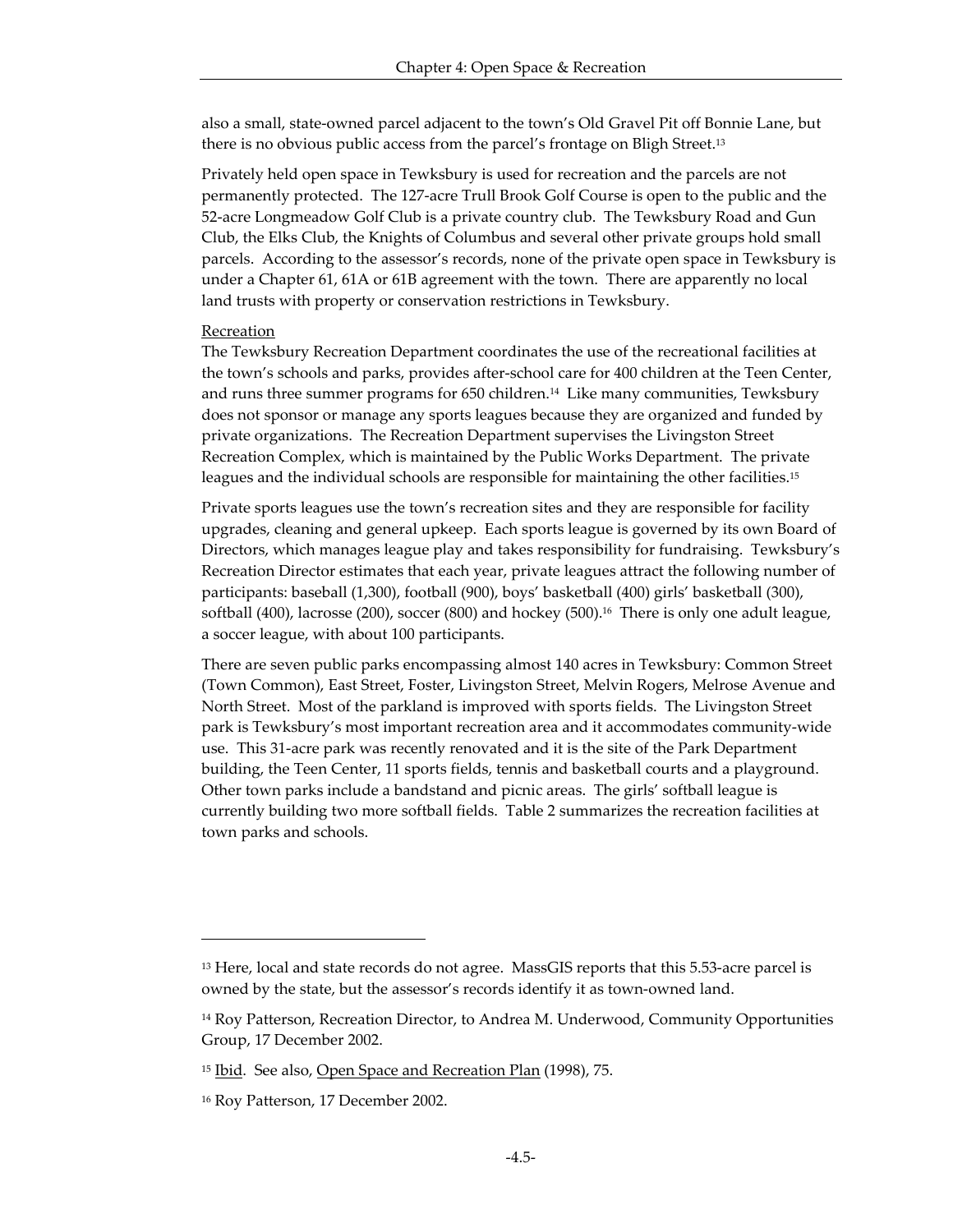| Jurisdiction        | Description of Facilities                                                 |
|---------------------|---------------------------------------------------------------------------|
| <u>Parks</u>        |                                                                           |
| Common Street       | Bandstand                                                                 |
| <b>East Street</b>  | 2 baseball fields                                                         |
| <b>Foster Park</b>  |                                                                           |
| Livingston Street   | 6 baseball fields, 2 football fields, 3 soccer fields, 3 tennis courts, 3 |
|                     | basketball courts, tot lot, Youth Center, Parks Department,               |
|                     | skateboard park                                                           |
| Melrose Avenue      |                                                                           |
| Melvin Rogers Park  | 2 fire pits, swings                                                       |
| North Street Soccer | Soccer fields, baseball field                                             |
| Schools             |                                                                           |
| Ryan School         | 2 multi-purpose fields, tennis courts, 1 football field, 1 playground     |
| Dewing School       | 1 multi-purpose field, playground                                         |
| Heath Brook School  | 2 baseball fields, 1 basketball court, playground                         |
| North Street School | Playground                                                                |
| Trahan School       | 1 baseball field, playground                                              |
| Tewksbury High      | 1 baseball field, 1 softball field, 1 soccer field, track, Field House    |
| School              |                                                                           |
| Tewksbury Middle    | 2 baseball fields, 1 soccer field, 1 multi-purpose field                  |
| School              |                                                                           |

**Table 2: Active Recreation Facilities in Tewksbury**

Source: Tewksbury Open Space and Recreation Plan 1998-2003, (1998).

Tewksbury's eight public schools provide 12 more sports fields, tennis and basketball courts and playgrounds. The school department's facilities are used for interscholastic and intramural athletic programs as well as private league sports. In addition, there are informal trails on the town's water supply land and a small, town-owned parcel that abuts Melvin Rogers Park. The Tewksbury Recreation Director reports that within the next decade, the town will need two additional softball fields, three little league fields and two senior league baseball fields. The Recreation Department has also wanted to develop a swimming pool and a hockey rink in Tewksbury for many years. <sup>17</sup>

A striking characteristic of Tewksbury's open space and recreation inventory is the limited number of places that provide public access to the town's rivers, brooks and ponds for water-based recreation. There are no riverfront parks, but the town owns several small, unimproved parcels at Bridge Street, Geiger Drive, Mill Street and Riverdale Road that provide access to the Shawsheen River.<sup>18</sup>

<sup>17</sup> Ibid.

<sup>18</sup> Open Space and Recreation Committee, Open Space and Recreation Plan*,* (1998), 64.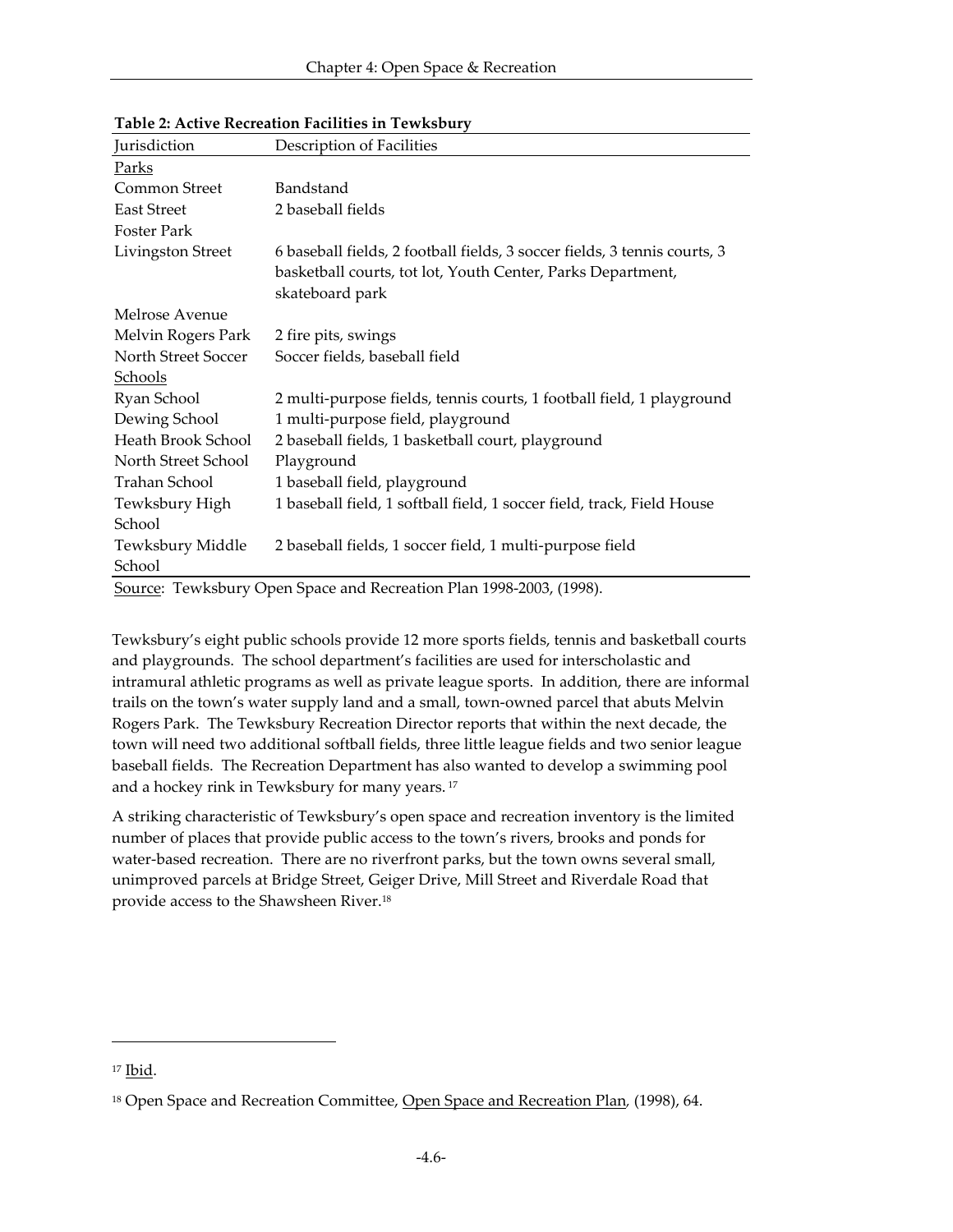## **Local Initiatives**

## Status of Previous Plans

An earlier Open Space and Recreation Plan was written in 1986. It made a number of recommendations, only a few of which have been implemented. The most important of these was the adoption of the town's Wetlands Protection Bylaw in 1986.<sup>19</sup> The town also upgraded recreation areas at all the elementary schools and the high school track. The former tot lot at Livingston Street was renovated into a large recreation complex. The 1986 plan also recommended that Tewksbury acquire open space parcels for conservation, but the town has not appropriated funds, issued bonds or sought grants for acquisition.

The more recent Open Space and Recreation Plan (1998) includes nine goals and a five-year action plan to be implemented between 1998-2003.

- Protect the town's water supply
- Preserve and protect the rivers, brooks, ponds, wetlands, and floodplain in Tewksbury
- Preserve and protect the town's natural heritage and outstanding natural features for conservation purposes, for this and future generations
- Provide accessible, well-balanced sports and recreation opportunities for all town residents
- Ensure needed maintenance of existing and proposed open space and recreation facilities, keeping costs within the town's means
- Encourage open space enjoyment and use
- Preserve important historical and archaeological sites, and enhance the scenic quality and pleasant character of the town
- Work with the Bay Circuit Program and other appropriate federal and state agencies to develop a green belt plan for the town which links open space in Tewksbury with that of surrounding towns in the region
- Promote efforts to preserve and protect state and privately owned open space in the town for conservation, agriculture and compatible recreation needs

Since the 1998 Open Space and Recreation Plan was written, Tewksbury's Land Use Committee has been working to protect Tewksbury State Hospital, the most important tract of open space in the town. In 2002, town meeting approved a home rule petition to protect the open space and hospital grounds. The legislation has been filed with the Commonwealth and it is still in committee at the legislature.<sup>20</sup> A series of public hearings were held in early 2003 to determine the town's position on the possible restricted and allowed uses that would be presented to the Department of Capital Asset Management (DCAM).21 Discussions among the town, DCAM, the Department of Public Health and state

<sup>19</sup> Ibid., 77.

<sup>20</sup> Steven Sadwick, Director of Community Development, to Andrea M. Underwood, Community Opportunities Group, 14 May 2003.

<sup>21</sup> Ibid., 20 December 2002.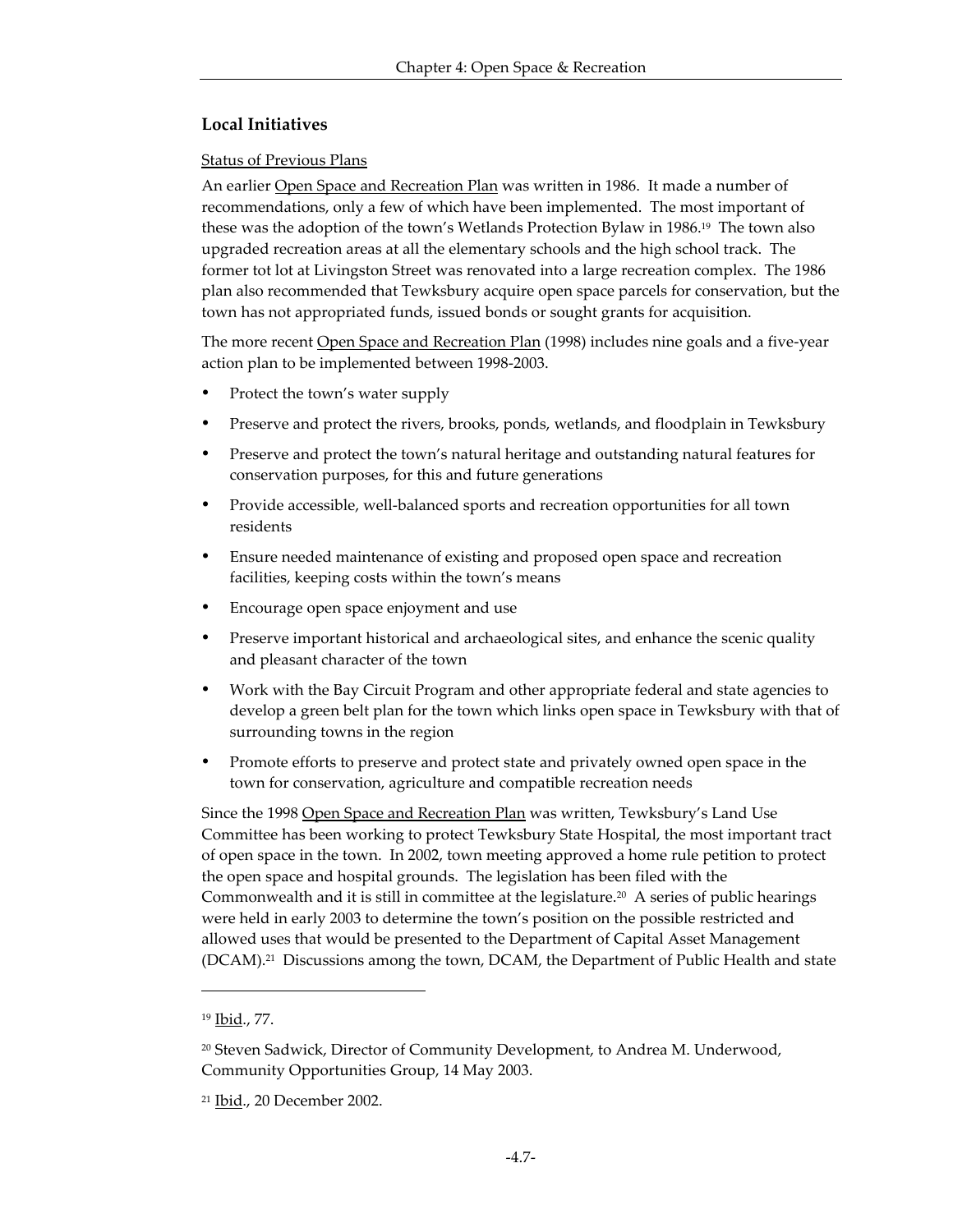legislators are ongoing. In addition, the Tewksbury Conservation Commission and the Massachusetts Department of Environmental Protection (DEP) are mutually interested in joint sponsorship of a wetland reclamation and restoration project on Route 38 near the Shawsheen River.<sup>22</sup>

Many of the goals in the 1998 Open Space and Recreation Plan depend upon a coherent strategy for open space acquisition, land management and stewardship, along with dedicated funding. The Town's Land Use Committee is developing a policy to "encourage significant tracts of private, quasi-public, and state-owned land to be maintained as open space," but it has not been completed. Absent both the requisite policy framework and adequate staff capacity, the town has implemented some of the last Open Space and Recreation Plan's action items in an ad hoc fashion and in some cases, recommendations have not been worked on since the plan was initially developed. For example, the Conservation Commission has tried to develop and implement a protocol to acquire conservation easements along rivers, streams and ponds. The Conservation Commission has considered these objectives when reviewing individual projects, but there is no mechanism to purchase, accept, monitor or steward the land. <sup>23</sup>

### Community Surveys

 $\overline{\phantom{a}}$ 

In 1995, the Tewksbury Conservation Commission developed an Open Space Survey and distributed it to residents in order to solicit public input about recreation and open space for what would become the 1998 Open Space and Recreation Plan. Approximately 2% of Tewksbury's households returned their surveys and the majority of respondents were adults with children. In most cases, respondents were not satisfied with the town's recreational opportunities for adults, but only 1/3 were not satisfied with recreation facilities for children. Livingston Street Park, the North Street soccer fields and baseball/softball fields were identified as the most utilized recreational facilities. Generally, respondents thought that these areas were well maintained, but that lesser-known areas suffered from poor maintenance and illegal dumping. The survey respondents ranked playgrounds, a skating rink, water access, trails and bicycle paths as Tewksbury's most-needed recreation facilities.

The Town Common, Tewksbury State Hospital and Livingston Street Park received high marks as attractive landscapes or natural features, and many respondents thought that open space should be preserved for recreation, water and conservation, and farmland. Though they expressed an interest in preserving more open space, respondents disagreed about specific actions the town should take. For example, 78% supported land acquisition by the town, but only 30% supported raising taxes to acquire parcels and less than 30% of the respondents supported seasonal or yearly user fees. There was very little support for

 $22$  The status of this initiative is unclear. According to DEP, the wetlands reclamation project began some time ago and is slated for completion in 2003. The Town Manager recently reported that a number of issues were unresolved no commitments had been made as of January 2003.

<sup>23</sup> Walter S. Polchlopek, Tewksbury Conservation Administrator, to Andrea M. Underwood, Community Opportunities Group, 20 December 2002; and Polchlopek, unpublished report c. December 2002.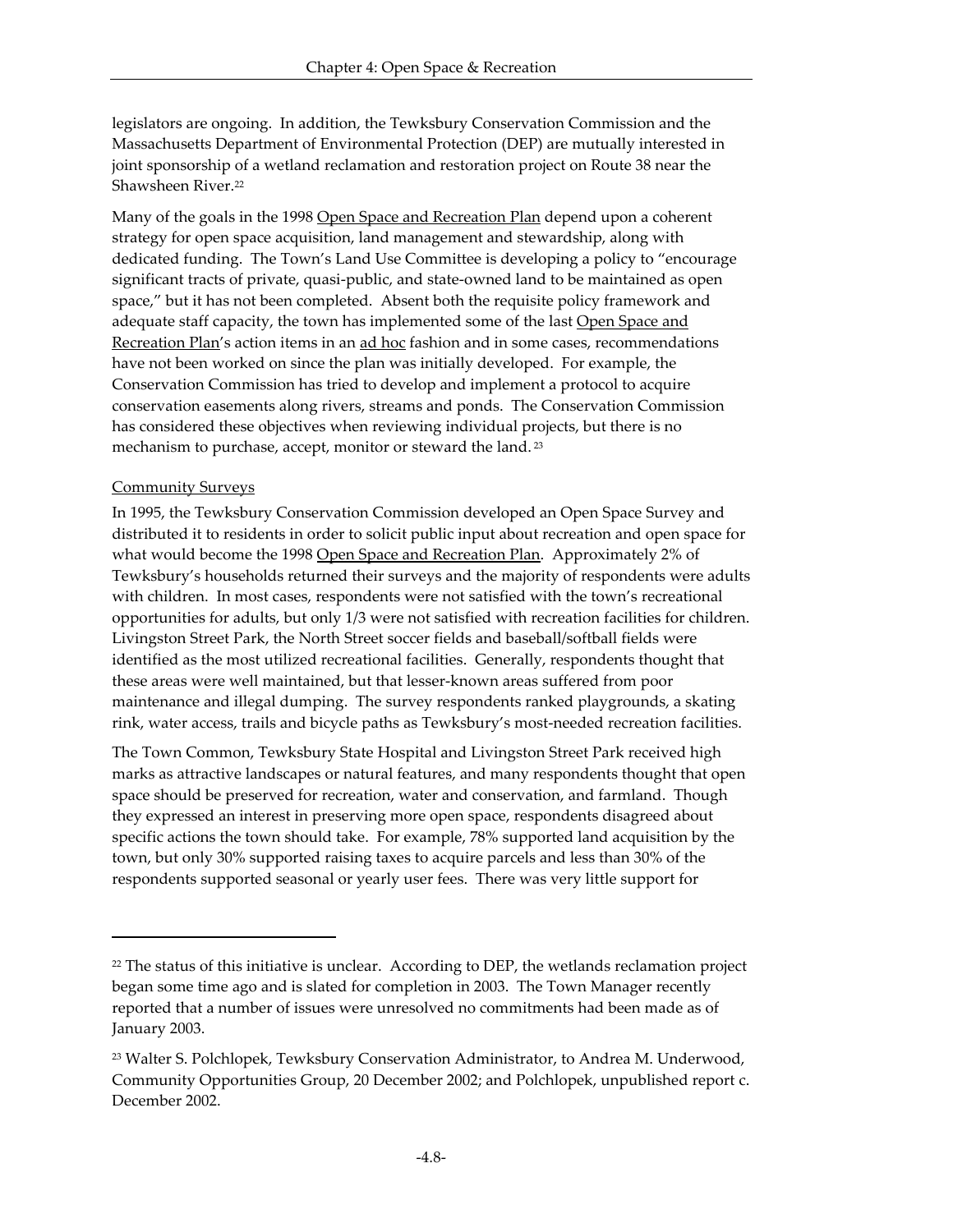donating or selling land, or for granting conservation restrictions to the town. However, only two respondents thought the town should "do nothing" to preserve open space.

While Tewksbury residents seem interested in saving land, it is not clear what strategies they would support in order to accomplish their goals. Just over half of the survey respondents supported open space zoning to conserve farmland and less than 30% thought that Tewksbury should accept conservation restrictions, require dedications or purchase land to preserve farmland. A plurality of the respondents said Tewksbury should act to: (a) maintain current recreation areas and facilities (27.2%); (b) maintain and construct new recreational facilities, and acquire additional conservation land (23.3%); (c) acquire additional conservation land (18.8%); and (d) construct new recreational facilities (18.2%).

## **Open Space & Recreation Goals**

Residents participating in the Master Plan Committee's Community Vision Forums (October-November 2002) supported a vision of Tewksbury with "rural" characteristics including tree lined roads, farms, open space and community gathering places. They described the land around Tewksbury State Hospital, Ames, Round and Mud Ponds, the public common at Town Hall, Krochmal Farm and Trull Brook as important, characterdefining open spaces. Participants also said they value stands of mature trees and vegetation along the town's roads. The visioning process culminated in 15 goals, several of which require open space preservation and design strategies. Goals with obvious open space implications include:

- Reduce conflicts between industrial zones and adjacent neighborhoods.
- Subordinate the rate and total amount of development to the capacity of Tewksbury's environmental resources.
- Recognize and protect Tewksbury's character-defining roads, natural and built assets and unique local landmarks.
- Preserve large tracts of open space and recreation land.
- Manage development so that it respects the topography and character of the land, existing vegetation and scenic road features.
- ü Encourage pedestrian and bicycle access throughout Tewksbury by providing a safe, scenic interconnected system of roads, sidewalks and trails.
- Eliminate existing and potential environmental hazards.

## **Analysis of Needs and Planning Considerations**

On one hand, Tewksbury's open space needs are fairly straightforward: the town needs to retain and care for the land it already owns, gradually acquire additional holdings to connect open space where possible, and use its regulatory powers to assure high-quality open space in new developments. On the other hand, Tewksbury's open space needs are complicated: the town does not have many resources, town departments already juggle many responsibilities, and there is no history of sustained political leadership for open space protection. The relationship between open space, land use and transportation needs is very obvious in Tewksbury – obvious in visual, statistical and environmental terms. A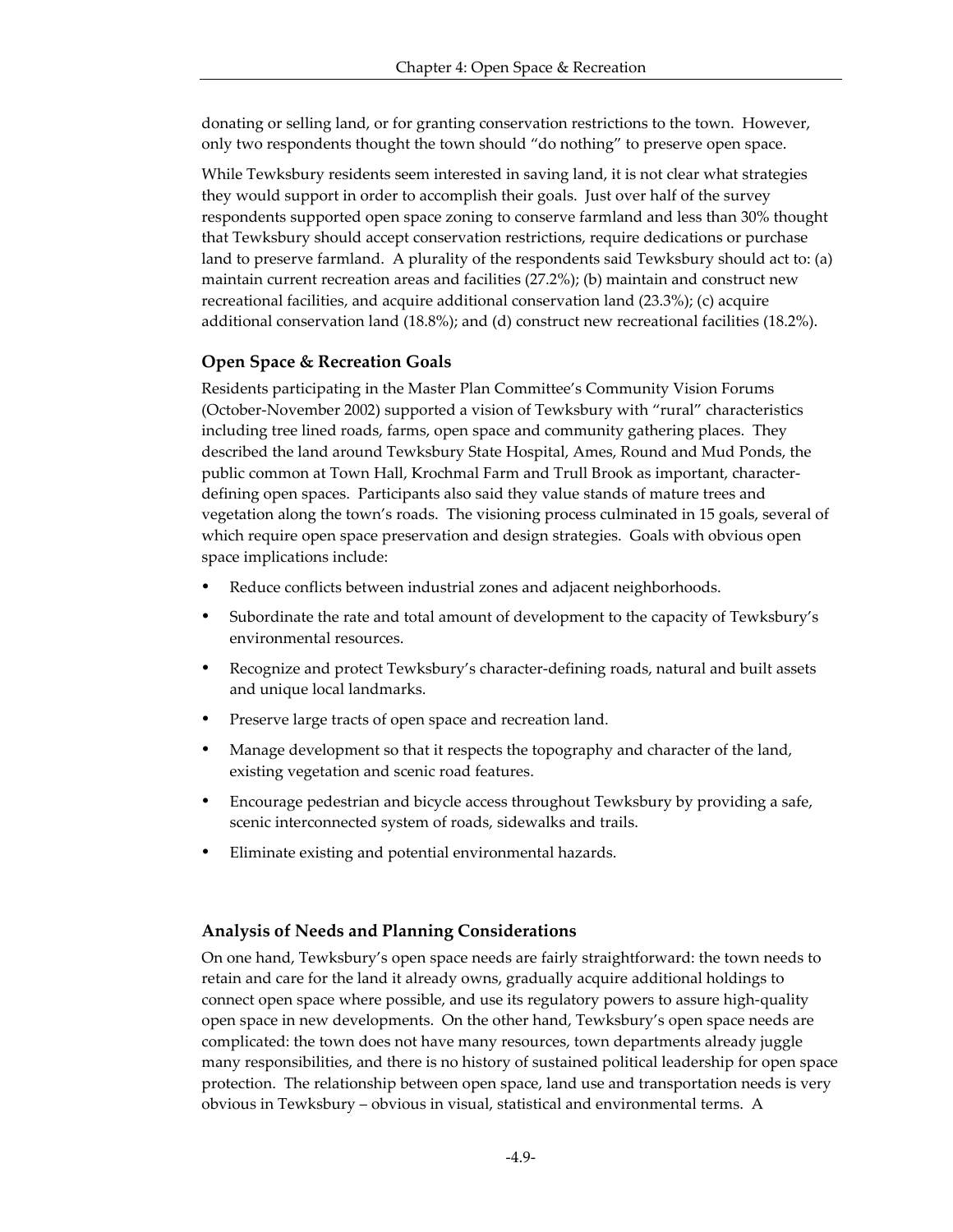comprehensive open space system requires criteria for evaluating open space parcels, zoning and non-zoning bylaws that can help meet open space goals, and dedicated funding to acquire, improve and manage property. Tewksbury needs to address three important issues over a period of several years, though actions can be taken in the short term to begin working toward a longer-range plan.

## **1. Tewksbury needs to protect its existing land holdings and enhance them with additional open space, whether acquired by the town or provided in new residential, industrial and commercial development.**

Clear, realistic ways to enhance Tewksbury's "green infrastructure" will provide many public benefits and may bring additional resources to the town to meet its open space and recreation goals. For example, Tewksbury's cluster zoning bylaw, its wetlands bylaw and its policy to take tax title land are all tools to acquire open space that simultaneously protect natural resources, public health and investments. However, the town's policies and their application have led to ambiguities about the level of protection, access to and management of this land. In addition, the status of town-owned land needs to be clarified in order to determine how properties could be used to meet present and future open space and recreation goals, and which town departments have jurisdiction or management control over each parcel. At the very least, the town should always consult with neighborhood residents before town-owned property near their homes is classified as surplus and sold for development.

The National Recreation and Park Association (NPRA), a well-known advocacy organization, has developed park, recreation and open space guidelines for cities and towns. If NPRA guidelines are used as a baseline to determine the amount of open space and recreation land needed in a community, then Tewksbury has insufficient neighborhood recreation spaces to meet some of its goals. (See Table 3 and Map 10). The Livingston Street Recreation Complex and the town's schools provide neighborhood playgrounds and a major community playfield, but NPRA standards suggest that a town of Tewksbury's size should also have a small tot lot (less than 1 acre) for every 1,000 residents; 5-10 neighborhood parks (5-8 acres each); a major community park (35-50 acres); and an acre of open space for every 1,000 residents that is used as passive recreational land. Presently, the town's open space and vacant land is not configured or improved to meet any of these guidelines.

| Park Classification     | Acres/1,000 Residents | Park Size                |  |  |  |
|-------------------------|-----------------------|--------------------------|--|--|--|
| Play lot (Tot lot)      | $0.1 - 0.3$           | 1,000 sq. ft - 1 acre    |  |  |  |
| Neighborhood Playground | $1.5 - 2$             | $4 - 8$ acres            |  |  |  |
| Neighborhood Park       | $1.5 - 2$             | $5 - 8$ acres            |  |  |  |
| Community Playfield     | $1 - 2$               | 15 - 25 acres            |  |  |  |
| Major Community Park    | $3 - 5$               | $50 - 100$ acres         |  |  |  |
| Urban Open Space        |                       | Pocket parks - boulevard |  |  |  |

| Table 3: National Recreation and Park Association Standards |  |
|-------------------------------------------------------------|--|
|-------------------------------------------------------------|--|

Source: NRPA Standards, cited by School of Park and Recreation Management, Northern Arizona University, at <http://www.prm.nau.edu/recreation\_standards.htm>.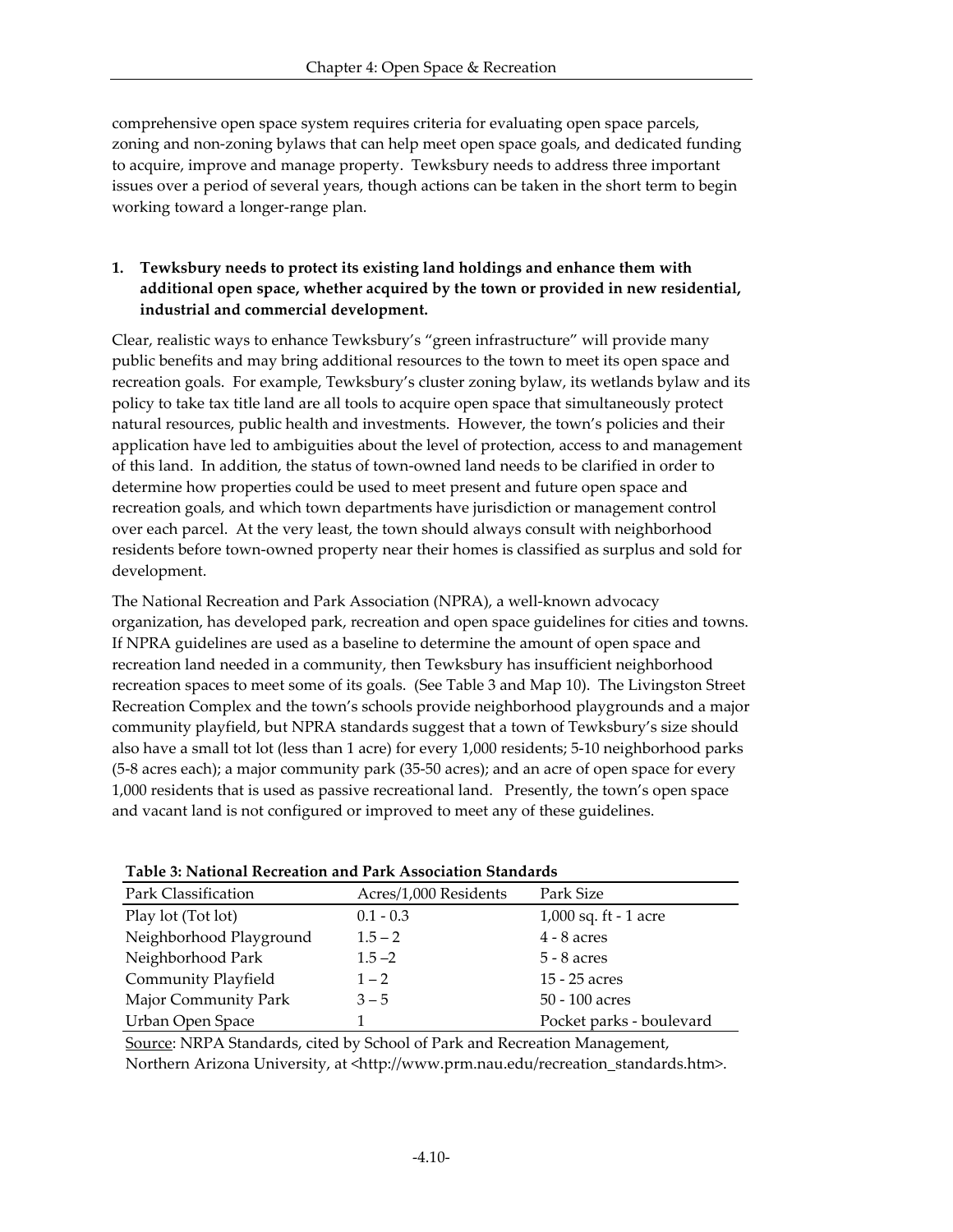National standards should never be applied uncritically, that is, without analyzing their relevance to local conditions. In Tewksbury, however, there does not appear to be an ongoing planning and policy development process in place to identify the community's open space and recreation needs or preferences. Without an effective public consultation process or a recent needs assessment, it is not clear how the town can identify resident needs in an orderly way, i.e., one that enables local officials to plan, set priorities and implement them. Industry guidelines, developed with input from park and recreation directors in different regions of the country, provide a useful starting point for measuring gaps in a recreation system. Since they are the only source of information available for the Master Plan, they have been used to estimate potential outdoor recreation needs in Tewksbury.

Like many other needs in town, open space does not receive sustained public attention. The town has so many pressing, often politically charged issues to contend with that by default, community development policies are sometimes fragmented or inconsistent. In addition, it is not clear that a culture favorable to open space protection actually exists throughout the community. Residents at the Master Plan forums commented extensively on the physical characteristics they value in Tewksbury, yet the town does not have an active track record in open space and resource protection. At times, there seems to be some reluctance to require developers to do their part in making Tewksbury an even better place for those who live and work in the community. Despite comments made at the public forums, the town has lacked open space-conscious development policies for a long time. Tewksbury does not have the basic open space tools that many communities put in place years ago and continue to implement as a matter of public policy, e.g., mandatory open space and landscape preservation bylaws, an active Conservation Fund, a bond authorization for land acquisition and the development of recreational facilities, or at minimum, retention of existing town holdings.

## *2.* **Committing resources to open space maintenance and improving public access are critical issues for Tewksbury.**

The town's holdings are not marked and in many cases, public access is limited or virtually non-existent. As a result, residents do not use much of the land and it is susceptible to illegal dumping. There are no signs, the trails are not maintained, and there is limited parking. Tewksbury has also acquired open space through cluster zoning that has not been improved with trails or children's play equipment. In addition, the Shawsheen River and other streams and ponds are underutilized. These issues were also raised in the 1998 Open Space and Recreation Plan and strategies were developed that have not been implemented.

Tewksbury's open space and recreational facilities are, or should be seen as, important public assets. They require maintenance and a culture of stewardship. An Open Space and Recreation Plan exists and it speaks to all of these issues, but the town seems to have committed few staff hours and resources to its implementation.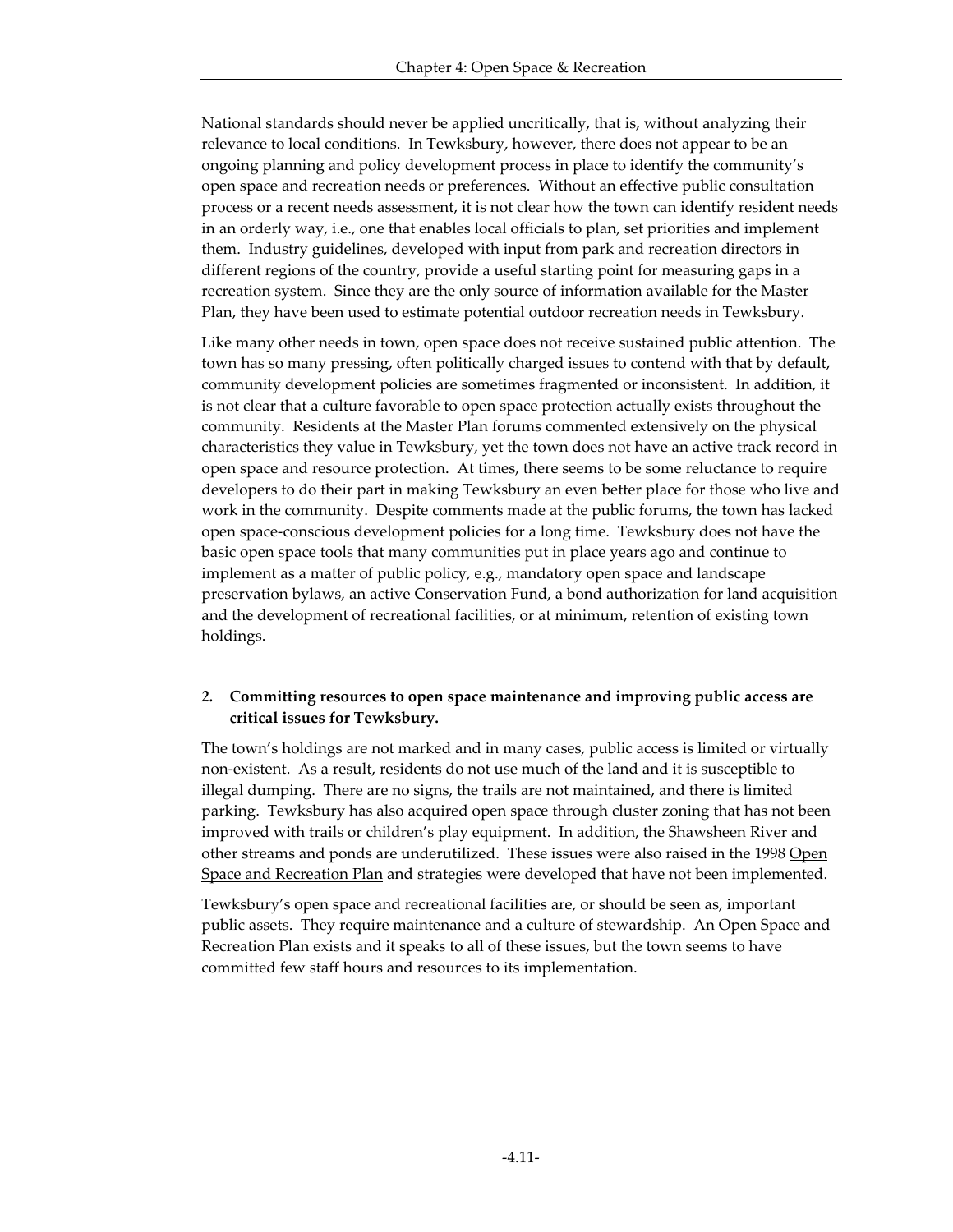**3. A regional approach could help Tewksbury meet some of its open space needs if residents take an active role in regional open space initiatives that affect their community.**

Environmental advocacy and planning organizations have developed a number of regional open space, recreation and natural resource protection/mitigation plans, including:

- ü Executive Office of Environmental Affairs, Merrimack River Watershed Action Plan.
- ü Massachusetts Wetlands Restoration Program, Shawsheen River Watershed Wetlands Restoration Plan, 2001.
- ü Merrimack River Watershed Council, Shawsheen River Watershed Management Plan, 1998, 2003.
- ü National Wildlife Federation, Total Maximum Daily Load Plan.
- ü Northern Merrimack Council of Governments, Greater Lowell Regional Open Space Strategy, September 2002.
- ü Shawsheen River Watershed Association, Shawsheen River Interactive Recreation Map
- ü Town of Andover, Shawsheen River Greenway Plan, 1992.

Acquiring and developing a network of "green infrastructure" with open space and recreation facilities requires time, technical skills, funding, and management capacity. Though Tewksbury has competent professional managers and support staff as well as devoted volunteers, the town may not have enough internal capacity to address its open space and recreation needs. The town could leverage additional capacity, resources and funding by working in partnership or developing complementary goals and strategies with one or more regional groups. For example, the Merrimack River Watershed Council's Shawsheen River Watershed Management Plan contains strategies that would help Tewksbury improve water quality and access to the Shawsheen River. The Town Manager has participated in developing an update of this regional plan and commented on several drafts.24 The Planning Board, Conservation Commission and interested citizen groups should participate in these types of activities as well.

## **OPEN SPACE & RECREATION ELEMENT**

 $\overline{a}$ 

The Master Plan promotes open space and recreation enhancements that acknowledge the town's limited resources and respect its desire to encourage investment and reinvestment in quality development. However, the town needs to evaluate its ability to complete conservation projects and its system of inventorying and managing open space. To measure

<sup>24</sup> William Dunn, MDC Division of Watershed Management, Merrimack and Shawsheen Watershed Team Leader, to Andrea M. Underwood, Community Opportunities Group, 17 December 2002.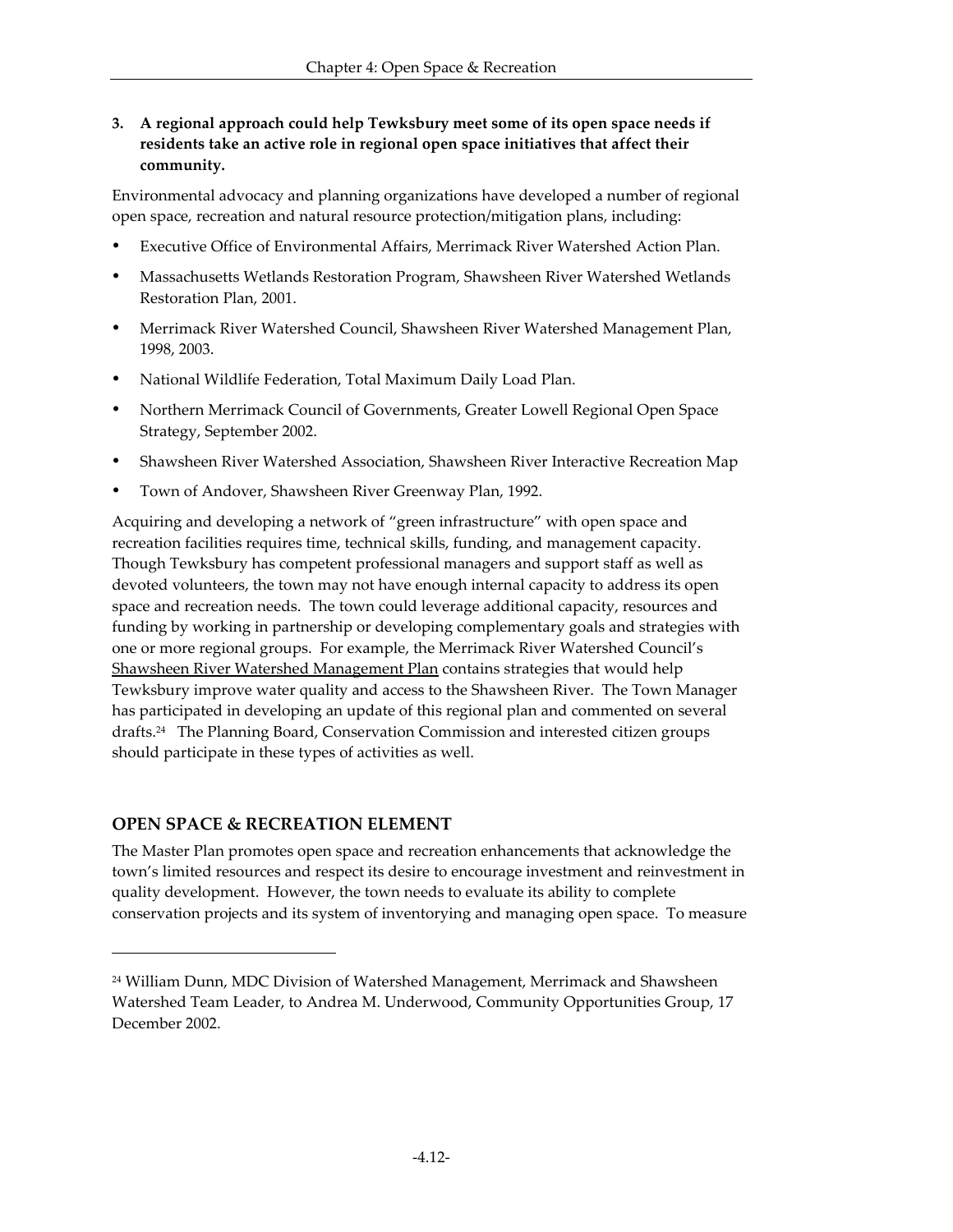the results of any open space and recreation initiatives, the town must have an accurate baseline of its existing open space, both publicly and privately owned. Tewksbury's Open Space and Recreation Plan outlines a number of important objectives, but it is doubtful that most of them can be implemented given the competing demands placed upon town staff and volunteer committee members. To realize the goals of the Master Plan, residents, developers, wildlife and natural resources will all benefit from clear expectations, implementation and enforcement. Open space acquisition and complementary land use regulations, public access and maintenance, and an integrated approach to implementation are complex issues that will continue to affect open space in Tewksbury.

The Open Space and Recreation element promotes the preservation of open space and recreation land, a reduction in conflicts between industrial zones and adjacent neighborhoods, enhanced pedestrian and bicycle access, and the elimination of existing and potential environmental hazards. Toward these ends, it works in concert with the Land Use element. The Land Use Policy Plan is reasonably simple, straightforward, and responsive to the Master Plan goals expressed at the visioning forums. It does not reduce Tewksbury's overall build-out potential to a significant degree. Rather, its purpose is to promote an appropriate mix of residential, commercial and industrial development, emphasize traffic safety and secure, healthy environment for the town's present and future residents.

## **Open Space & Recreation Policies**

**Open space inventory**. Effective open space planning begins with a shared understanding of what constitutes "open space" and an accurate inventory thereof. Accordingly, the town should review and reconcile differences between local lists of public open space and the inventory that is on file with MassGIS. Thereafter, the town needs to review and confirm the status of the following classes of land:

- Designated open space in filed cluster subdivision plans.
- Recorded conservation restrictions, if any.

-

- Private land eligible for Chapter 61, 61A or 61B agreements.
- Private land with value for protecting natural or cultural resources, connecting pockets of open space, or providing small neighborhood or waterfront parks.

These actions will culminate in a single list of Lands of Conservation and Recreation Interest. The list becomes a working inventory when it is expanded to include descriptions of the location, size, protection status, fee owner, and restriction/easement holder (if any) of every open space parcel.<sup>25</sup> On a longer-term basis, Tewksbury needs a systematic process to update its open space inventory and submit the information to MassGIS so the Commonwealth has accurate data as well.

Developing and maintaining an open space and recreation inventory requires management direction and staff support. An accurate inventory is essential if Tewksbury intends to update its expiring Open Space and Recreation Plan, a document that is key to eligibility for Self-Help and other land acquisition grants from the state. Given Tewksbury's

<sup>&</sup>lt;sup>25</sup> See Division of Conservation Services, Open Space Planners Workbook (2001): 33-35, for guidance on developing an open space and recreation inventory.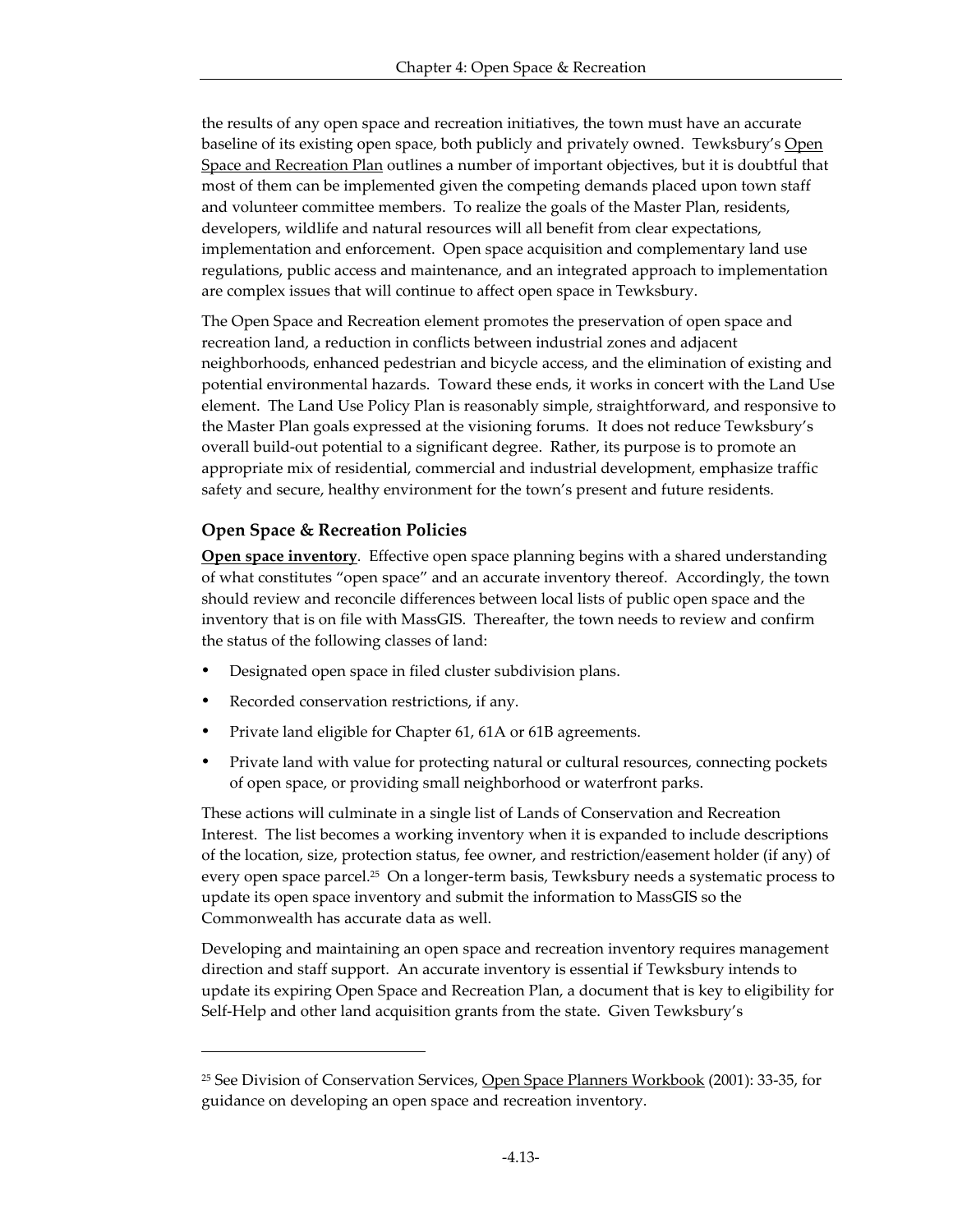organizational structure, the inventory tasks seem appropriate for an interdepartmental team that includes the Chief Assessor, the Recreation Director, the Town Clerk, and the Conservation Administrator, acting as the Community Development Director's designee. The corrected inventory should be mapped, using the town's new digitized assessor's parcel maps as a base, and the inventory table and map should be distributed for review to the Board of Selectmen, Planning Board, Conservation Commission and other town departments or committees with an interest in municipal land. Ultimately, the mapped inventory needs to be reviewed at a public meeting so that citizens have an opportunity to comment on the inventory's accuracy and its land classification system.

It is particularly important to confirm parcels that are owned or otherwise controlled by the Conservation Commission because they are protected by state laws, the state constitution and a well-known legal opinion by the Attorney General (1973). Article 97 of the Articles of Amendment, Massachusetts Constitution, protects land acquired for conservation, parkland, agricultural, water supply or water resource protection purposes. The Attorney General's ruling effectively prohibits a sale or change in use of Article 97-protected land without a fairly extensive process that includes obtaining permission from the state legislature. Sometimes the only way to determine whether Article 97 applies is to research the original town meeting vote that authorized an acquisition or receipt of a gift of real property.

**Town-owned property**. Every town has parcels that do not provide current or future open space or recreation value. The process that must be followed to sell them depends in part on how the parcels were acquired in the first place. In most cases, the land must be declared surplus property under G.L. c.30B, Section 16, and then it may be conveyed to a buyer following a competitive bid or

proposal process.

In Tewksbury, there is ample environmental justification for the town to retain control of municipally owned land regardless of parcel size and in most cases, without regard for parcel location. Much of the town lies within or is directly influenced by flood plains and wetlands. Aside from the scenic value of open space, even in small pockets, the reality is that undeveloped land is much like a sponge because it provides relief for stormwater runoff. Neighborhoods without any officially recognized open space might place enormous value on small, seemingly inconsequential parcels that offer the only visual relief from developed land uses. Some sections of Tewksbury are less developed than others, and the most intensively



Fig. 1: South Tewksbury. Green-shaded parcels represent townowned land. Areas delineated in red are approximate building footprints, primarily of single- and two-family homes. (Data source: Camp Dresser McKee, 2003.)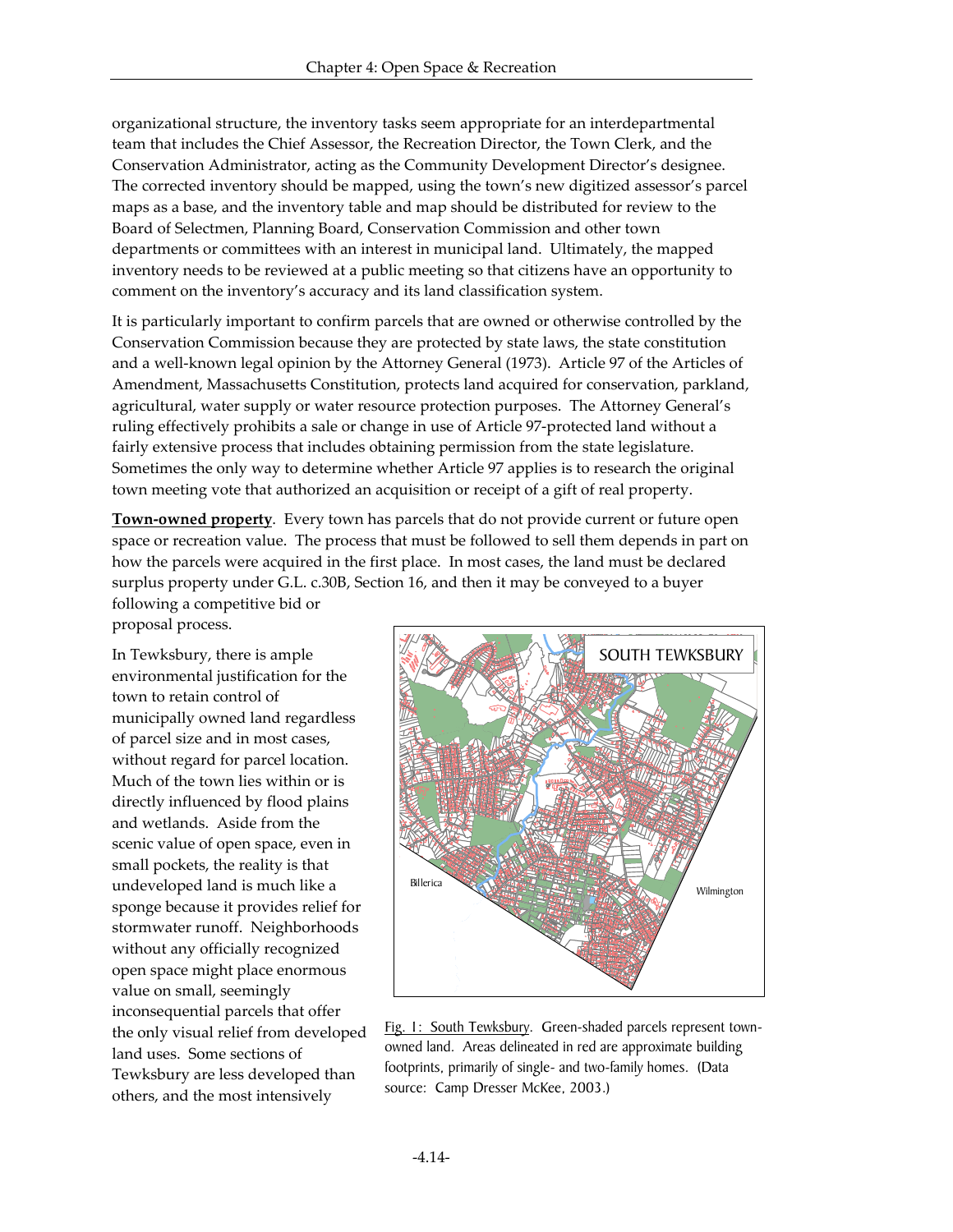developed areas are those that also have the greatest open space needs. Measured on the basis of housing unit density per mi<sup>2</sup> and percent of impervious cover, no neighborhood has more compelling open space needs than South Tewksbury, as suggested by Fig. 1.

Whether it is tempting to sell small lots with no obvious open space significance, the town should take great care to protect densely developed areas like South Tewksbury from losing the limited amount of open space they have today. If the town does not want to maintain the land, it could consider a limited disposition process to convey parcels preferentially to abutters, subject to deed restrictions to prevent parcel assembly and future development. The issue has less to do with whether Tewksbury or private individuals own the land than with the need for protective mechanisms against a change in use.

In addition, the town should adopt a standard practice of holding a public hearing with advance notice to abutters prior to declaring <u>any</u> land surplus property. Even though the Town Manager tries to engage town boards in a review of land that may be slated for sale, in some cases neither he nor elected local officials will know the importance of a vacant site to residents of a particular neighborhood. Citizen consultation is usually enlightening, and in Tewksbury a consultation process may inspire more resident activism to protect open space.

**Tax title parcels**. Tewksbury should continue its policy of taking tax title properties, particularly along pond shores to protect sensitive resources. Where appropriate, parcels taken by tax title foreclosure may enable Tewksbury to create public access points and develop trails, picnic areas and non-motorized boat access that is safe, easy to use and accessible. In particular, the town should investigate creating small waterfront parks for passive recreation and non-motorized boating on Long Pond and the western shore of the Shawsheen River. Long Pond is an underutilized, recoverable water resource that the Town Manager has expressed interest in improving.<sup>26</sup> From time to time, planning grants are available to support plans and studies of this type, and Tewksbury should position itself to compete. Again, the process of developing an accurate Lands of Conservation and Recreation inventory will help the town identify hidden assets to improve its open space system.

**Management plans**. Tewksbury needs to develop management plans for town-owned open space that include:

- A range of allowed public uses, including seasonal restrictions and fees.
- Maintenance of trees and vegetation.

-

- Maintenance of trails, equipment, trash removal and sign posting.
- Restricted vehicular access to prevent dumping, e.g., by blocking trail heads or roads with chains or fences to prevent cars from entering a site, and allow pedestrian or bicycle access only, if biking is appropriate at a particular location.
- Dedicated sources of funds for maintenance and capital improvements.

Tewksbury's lack of open space management plans is hardly unique. Many communities lack them, usually for one of more of the following reasons: inadequate resources,

<sup>&</sup>lt;sup>26</sup> David Cressman, Town Manager, to Judith A. Barrett, Community Opportunities Group, Inc., 9 April 2003.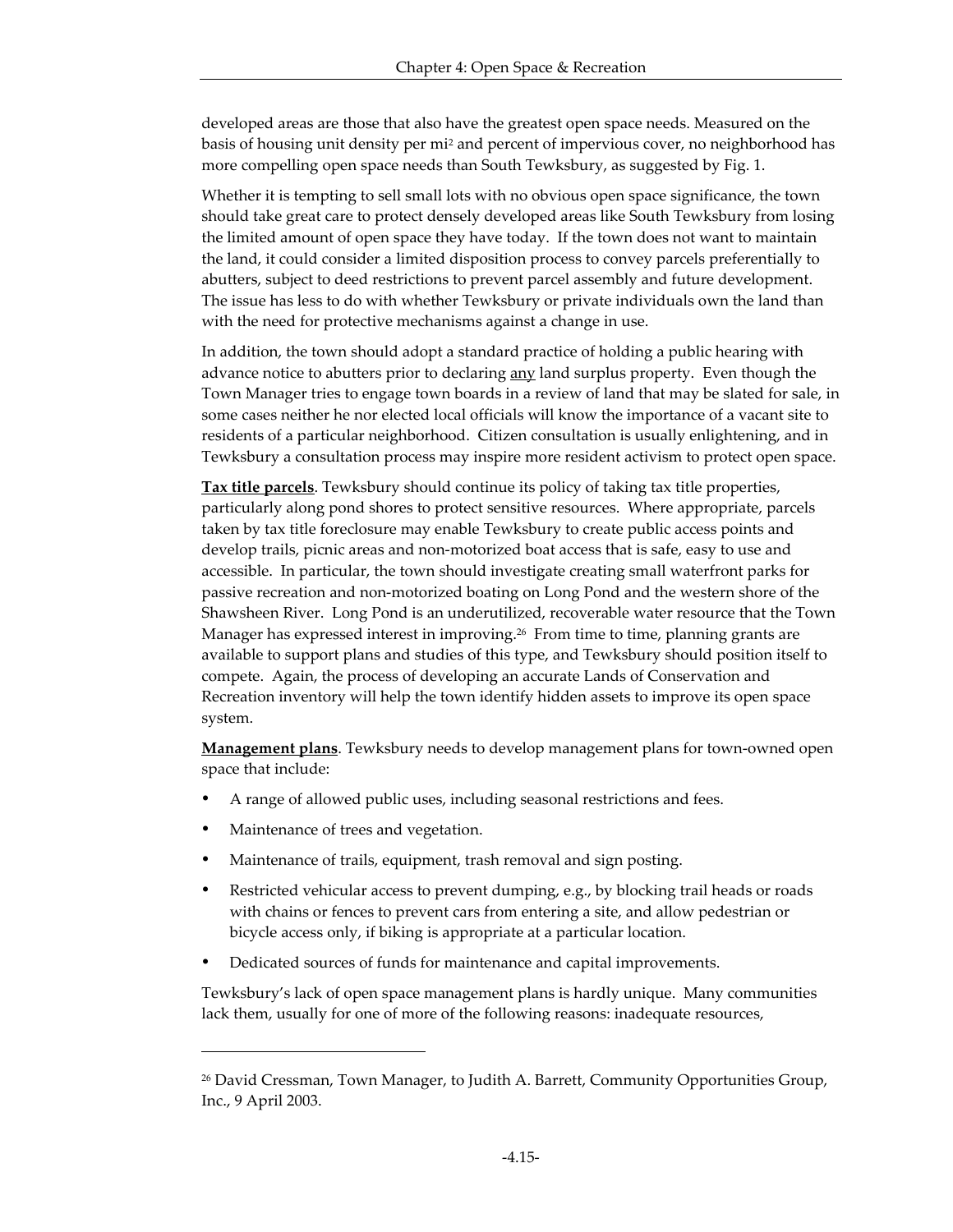insufficient staff capacity, and unresolved conflicts over basic policy questions such as the appropriateness of charging user fees, citing local residents for bylaw violations, or controlling vehicular access to land purchased at taxpayer expense. In addition, sometimes communities believe that acquiring open space is an "end objective" in its own right, one that requires no further action or investment. However, the absence of management plans leaves open space vulnerable to abuse, vegetation overgrowth and eventually, a loss of usable public access. The best way to protect open space is to assure that residents use it appropriately, and to encourage public use, the land must be maintained.

When Tewksbury begins to prepare its open space inventory, the Town Manager should assign responsibility to a department or one individual to survey existing conditions on all parcels owned by the community. One person does not have to conduct all of the surveys, but someone should be charged with responsibility to see that they surveys are done. In some communities, a town employee develops a simple inspection protocol to assure uniformity, and over time, interested volunteers complete the survey process: conservation commissioners, park commissioners, members of local Boy Scout and Girl Scout troops, high school environmental science students, high school seniors in need of a community service project, or local residents active in regional or national environmental organizations.<sup>27</sup> The disadvantage to deploying volunteers is that they need direction and their efforts have to be coordinated. The advantages are two-fold: first, the task ultimately will be accomplished and second, residents become more familiar with town property and therefore, more invested in stewardship.

Just as open space planning requires an accurate baseline, land management plans require a good survey of existing conditions. Although the town does not own large amounts of open space, it may take 18-24 months for Tewksbury to assemble enough data to confirm the condition and needs of each town parcel. The tasks involved in developing land management plans should be incorporated in Tewksbury's next open space plan update. Given Tewksbury's organizational structure, a staff team that includes personnel working on the open space inventory together with designees of the Public Works and Police Departments would be ideally suited to develop open space management plans for the town. Their charge should include setting priorities for clean-up, the installation of gates and signage and a routine maintenance schedule for each parcel, drafting use, access and fee policies for consideration by the Town Manager and town boards, and identifying shortand long-range capital needs at improved open space and recreation areas.

**Smart use of volunteers**. Tewksbury should consider forming a volunteer park corps with local sponsors and management oversight by the Recreation Department or Public Works Department, as appropriate, to help with trail clearing, park and river clean-ups and other maintenance needs at public recreation facilities. At various times throughout the Master Plan process, town officials have discussed the challenges of recruiting and retaining citizens interested in local government service. Lack of volunteers is a problem for most communities today. Often, residents with little free time will devote some of it to their community if the task has a clear beginning and end point, does not require an extensive commitment, can be accomplished on a flexible schedule and allows them to bring their

 $\overline{a}$ 

<sup>27</sup> See Open Space Planners Workbook for guidance on preparing an existing conditions analysis.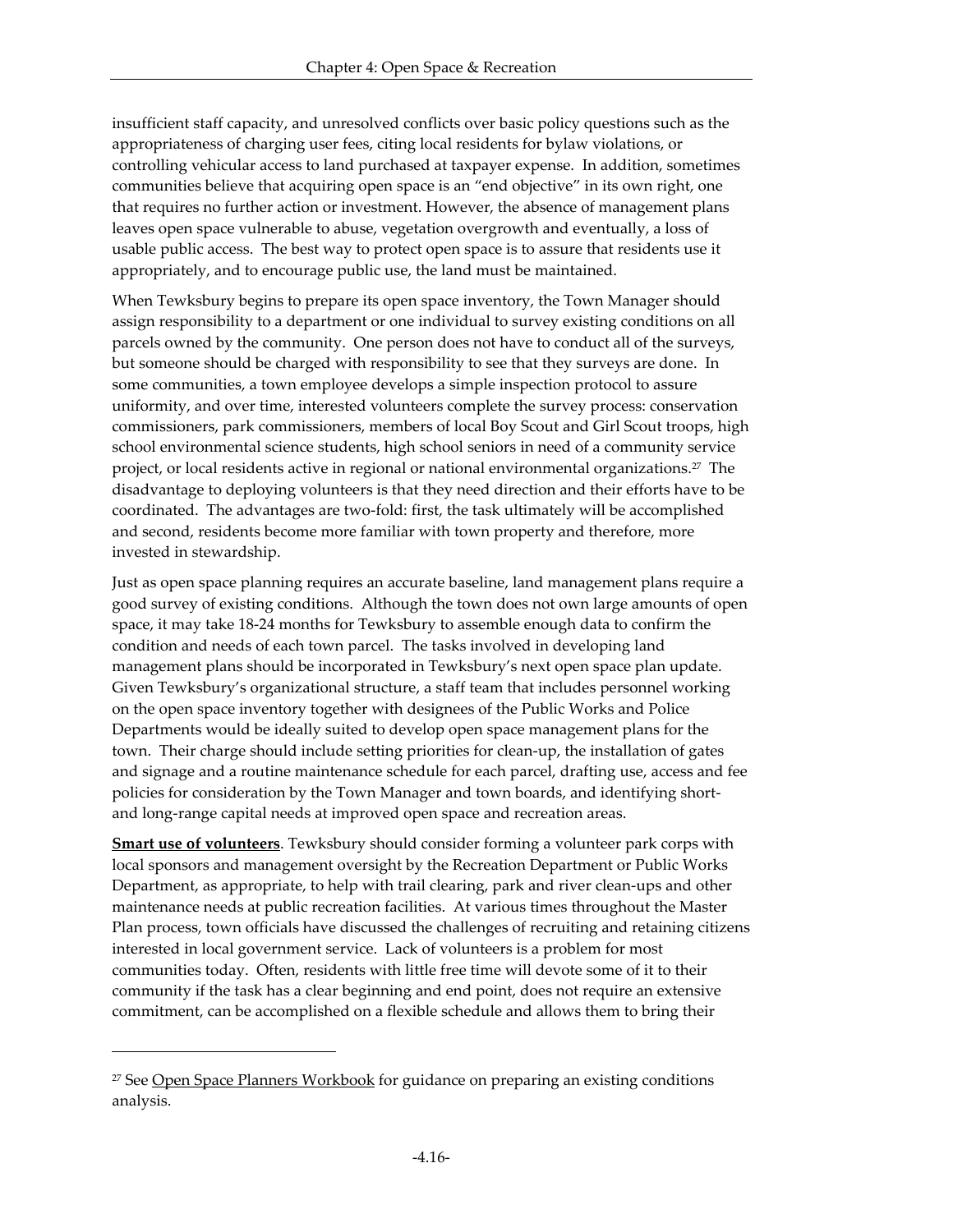children. In addition, most people do not want to become involved in local politics, but they care deeply about their community and they will participate in town-sponsored activities that are non-controversial. A volunteer clean-up corps accommodates all of these needs. Town departments would probably appreciate help from residents to take care of Tewksbury's land. By involving citizens in basic clean-up tasks, the town may cultivate more awareness that open space, whether used for active recreation facilities or conservancy purposes, is a public asset.

**Open space in cluster subdivisions**. Modifications to Tewksbury's open space-cluster bylaw will help the town strengthen open space design in new residential development. Although Tewksbury has been successful at attracting developers to use the special permit process for cluster subdivisions, in many cases the open space is not usable or it is not well situated with respect to the street, new homes or surrounding properties. In addition, the bylaw seems overly prescriptive with respect to dimensional and other requirements for unsubdivided land (open space) yet it is nearly silent on qualitative considerations and neighborhood-level open space needs. The town should entertain several amendments to the cluster bylaw:

- ü Require all developments over a certain size threshold, stated in terms of house lots or housing units, to comply with open space-cluster design standards. In this manner, very small subdivisions may continue to occur as of right while larger developments, such as those proposing five or more new lots or housing units or involving parcels over eight acres, would be subject to the cluster bylaw.
- Provide developers with reasonable incentives to create small parks, playing fields, playgrounds, or tot lots to serve the new neighborhood. "Reasonable incentives" include a modest density bonus. Applications that seek to use this option should be referred to the Recreation Department for consultation to the Planning Board.
- Offer developers the option of proposing single-family, common-wall or multi-family units, and provide a modest density bonus for developments that (a) create small or agerestricted housing units and offer more than the minimum required open space or (b) create common-wall or multi-family units and offer more than the minimum required open space. The town should also consider offering a modest density bonus for developments that save an unusually significant or historically noteworthy parcel of open space, or preserve historic structures.
- Revisit the minimum lot area requirement at Section 4.8.3. Although Tewksbury is accustomed to one-acre house lots in standard subdivisions and Approval Not Required (ANR) lots, the cluster provision's minimum lot size of 20,000 ft<sup>2</sup> is a suburban development standard that may frustrate the open space design purposes of the bylaw.
- Condition the issuance of occupancy permits on evidence acceptable to the town that the conservation restriction has been recorded at the Registry of Deeds.
- ü Establish an open space-cluster development review process that emphasizes overall design quality and conformance to specific design standards. The issue in cluster developments is not limited to how much land remains undivided but rather, how land and structures relate to one another, the relationship between a proposed development site and surrounding land uses, how the open space relates to a site's significant features, and the ways in which dedicated open space meets multiple public objectives,